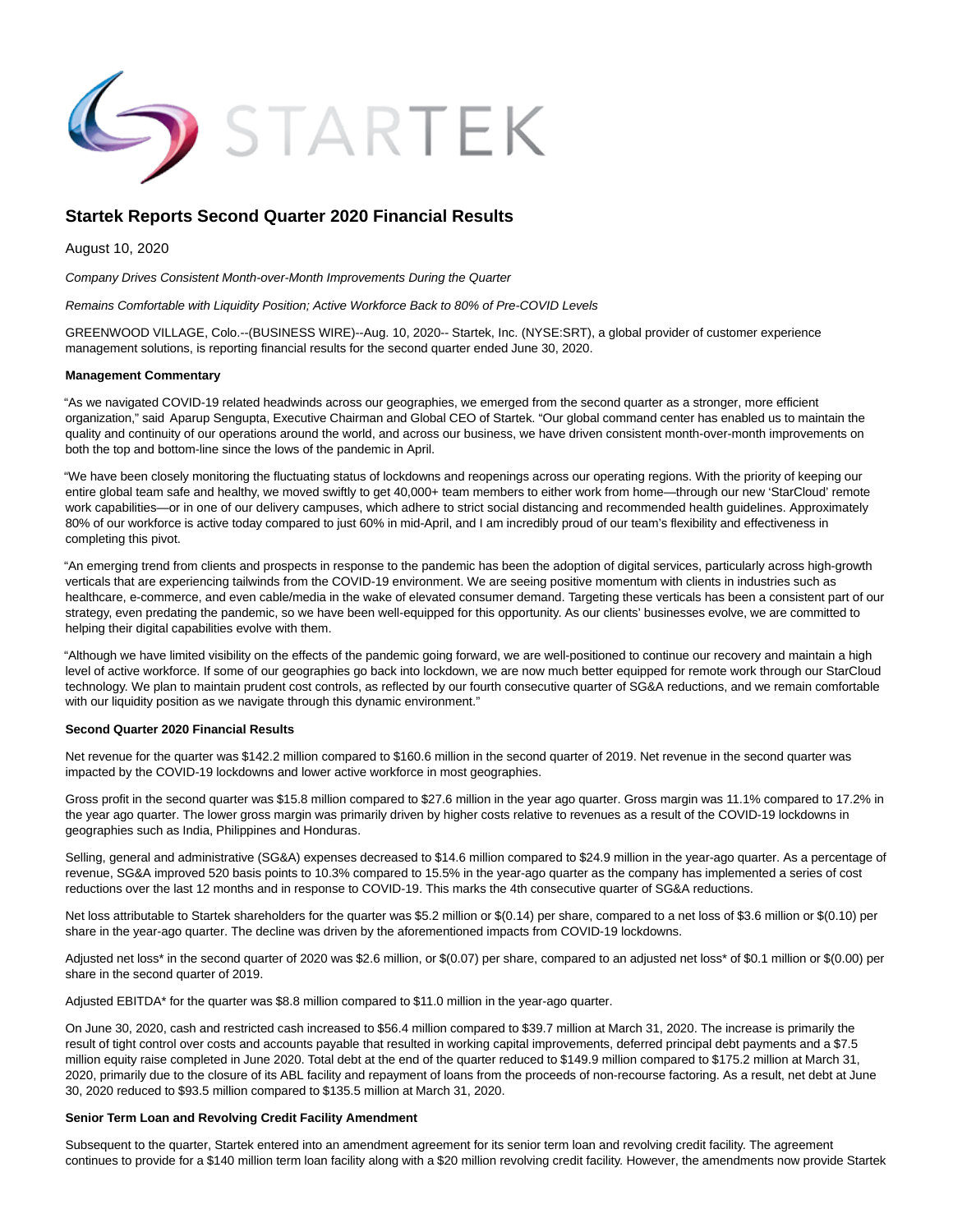with a deferment of principal payments until February 2021, and the revolving credit facility has been increased from \$20 million to \$27.5 million. The majority of financial covenants have also been waived for the remainder of the year.

\*A non-GAAP measure defined below.

### **Conference Call and Webcast Details**

Startek management will hold a conference call today at 5:00 p.m. Eastern time to discuss its financial results. The conference call will be followed by a question and answer period.

Date: Monday, August 10, 2020 Time: 5:00 p.m. Eastern time Toll-free dial-in number: 1-800-954-1052 International dial-in number: 1-212-231-2925 Conference ID: 21967515

Please call the conference telephone number 5-10 minutes prior to the start time. An operator will register your name and organization. If you have any difficulty connecting with the conference call, please contact Gateway Investor Relations at (949) 574-3860.

The conference call will be broadcast live and available for replay [here,](https://cts.businesswire.com/ct/CT?id=smartlink&url=http%3A%2F%2Fpublic.viavid.com%2Fplayer%2Findex.php%3Fid%3D141168&esheet=52264327&newsitemid=20200810005733&lan=en-US&anchor=here&index=1&md5=2c64d6573ff666d536d69ac08093fcda) as well as in the investor relations section of the company's website at [www.startek.com.](https://cts.businesswire.com/ct/CT?id=smartlink&url=https%3A%2F%2Fwww.startek.com%2F&esheet=52264327&newsitemid=20200810005733&lan=en-US&anchor=www.startek.com&index=2&md5=82e683296b4bb27251037db74661d793)

A telephonic replay of the conference call will also be available after 8:00 p.m. Eastern time on the same day through August 17, 2020.

Toll-free replay number: 1-844-512-2921 International replay number: 1-412-317-6671 Replay ID: 21967515

#### **About Startek**

Startek is a leading global provider of technology-enabled business process outsourcing solutions. The company provides omni-channel customer experience management, back office and technology services to corporations around the world across a range of industries. The company has more than 40,000 outsourcing experts across 49 delivery campuses worldwide that are committed to delivering transformative customer experience for clients. Services include omni-channel customer care, customer acquisition, order processing, technical support, receivables management and analytics through automation, voice, chat, email, social media and IVR, resulting in superior business results for its clients. To learn more about Startek's global solutions, please visit [www.startek.com.](https://cts.businesswire.com/ct/CT?id=smartlink&url=https%3A%2F%2Fwww.startek.com%2F&esheet=52264327&newsitemid=20200810005733&lan=en-US&anchor=www.startek.com&index=3&md5=e29879248bde881c35ce0c18cd1b880d)

#### **Forward-Looking Statements**

The matters regarding the future discussed in this news release include forward-looking statements as defined in the Private Securities Litigation Reform Act of 1995. Such forward-looking statements are intended to be identified in this document by the words "anticipate," "believe," "estimate," "expect," "intend," "may," "objective," "outlook," "plan," "project," "possible," "potential," "should" and similar expressions. As described below, such statements are subject to a number of risks and uncertainties that could cause Startek's actual results to differ materially from those expressed or implied by any such forward-looking statements. Readers are encouraged to review risk factors and all other disclosures appearing in the Company's Form 10-K for the fiscal year ended December 31, 2019, as filed with the SEC on March 12, 2020, as well as other filings with the SEC, for further information on risks and uncertainties that could affect Startek's business, financial condition and results of operation. Copies of these filings are available from the Securities and Exchange Commission, the Company's website or the Company's investor relations department. Startek assumes no obligation to update or revise any forward-looking statements as a result of new information, future events or otherwise. Readers are cautioned not to place undue reliance on these forward-looking statements that speak only as of the date herein.

**Three Months Ended June 30, Six Months Ended June 30,**

### **STARTEK, INC. AND SUBSIDIARIES**

#### **CONDENSED CONSOLIDATED STATEMENTS OF INCOME (LOSS)**

(In thousands, except per share amounts)

(Unaudited)

|                        | THE MURIUS ENGED JUNE 30, 31X MUNIUS ENGED JUNE 30, |         |  |         |  |         |  |
|------------------------|-----------------------------------------------------|---------|--|---------|--|---------|--|
|                        | 2020                                                | 2019    |  | 2020    |  | 2019    |  |
| Revenue                | 142,652                                             | 161,283 |  | 303,829 |  | 322,425 |  |
| Warrant contra revenue | (485)                                               | (730)   |  | (763)   |  | (730)   |  |
| Net Revenue            | 142,167                                             | 160,553 |  | 303,066 |  | 321,695 |  |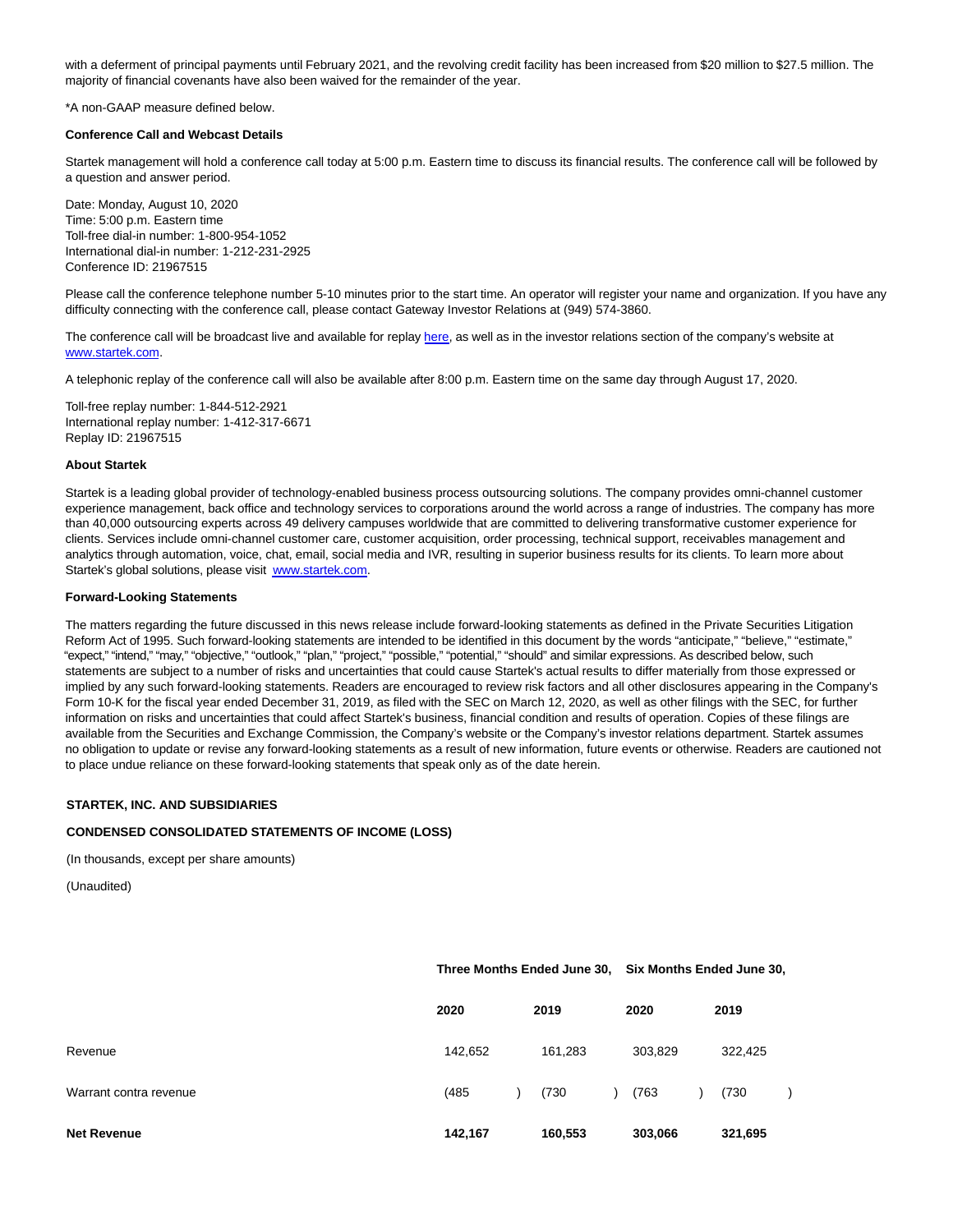| Cost of services                                       | (126, 354) | )             | (132, 993) | $\lambda$ | (267, 195)               | $\lambda$ | (266, 921) | $\rightarrow$ |
|--------------------------------------------------------|------------|---------------|------------|-----------|--------------------------|-----------|------------|---------------|
| <b>Gross profit</b>                                    | 15,813     |               | 27,560     |           | 35,871                   |           | 54,774     |               |
| Selling, general and administrative expenses           | (14, 644)  | $\lambda$     | (24, 936)  | $\lambda$ | (31, 899)                | $\lambda$ | (49, 015)  | $\lambda$     |
| Impairment losses and restructuring/exit cost          | (235)      | $\mathcal{E}$ | (721)      | $\lambda$ | (24, 557)                | $\lambda$ | (1,850)    | $\mathcal{E}$ |
| Acquisition related cost                               |            |               | (25)       | $\lambda$ | $\overline{\phantom{a}}$ |           | 11         |               |
| <b>Operating (Loss) / Income</b>                       | 934        |               | 1,878      |           | (20, 585)                |           | 3,920      |               |
| Share of (loss) / profit of equity accounted investees | (12)       | $\mathcal{E}$ | 662        |           | (20)                     | $\lambda$ | 1,003      |               |
| Interest expense, net                                  | (3, 190)   | $\lambda$     | (4,026)    |           | (6,696)                  | $\lambda$ | (8, 492)   | $\mathcal{E}$ |
| Exchange gain / (loss), net                            | (1,637)    | $\lambda$     | 14         |           | 291                      |           | (677)      | $\mathcal{C}$ |
| Loss before income taxes                               | (3,905)    | )             | (1, 472)   |           | (27,010)                 | 1         | (4, 246)   | )             |
| Income tax expense                                     | 1,283      |               | 730        |           | 4,159                    |           | 1,113      |               |
| <b>Net loss</b>                                        | (5, 188)   | )             | (2, 202)   | 1         | (31, 169)                | 1         | (5, 359)   | $\lambda$     |
|                                                        |            |               |            |           |                          |           |            |               |
| Net (Loss) / income                                    |            |               |            |           |                          |           |            |               |

| Net income attributable to non-controlling interests           | 29      | 1,392   | 605     | 1,581   |  |
|----------------------------------------------------------------|---------|---------|---------|---------|--|
| Net loss attributable to Startek shareholders                  | (5,217) | (3,594) | (31,774 | (6,940) |  |
| Net loss per common share - basic and diluted                  | (0.14)  | (0.10)  | (0.82)  | (0.18)  |  |
| Weighted average common shares outstanding - basic and diluted | 38.614  | 37,779  | 38,571  | 37.779  |  |

**STARTEK, INC. AND SUBSIDIARIES**

# **CONDENSED CONSOLIDATED STATEMENTS OF OTHER COMPREHENSIVE INCOME (LOSS)**

(In thousands, except per share amounts)

(Unaudited)

|                 |         |         | Three Months Ended June 30, Six Months Ended June 30, |           |  |          |  |
|-----------------|---------|---------|-------------------------------------------------------|-----------|--|----------|--|
|                 | 2020    | 2019    | 2020                                                  |           |  | 2019     |  |
| <b>Net Loss</b> | (5.188) | (2,202) |                                                       | (31, 169) |  | (5, 359) |  |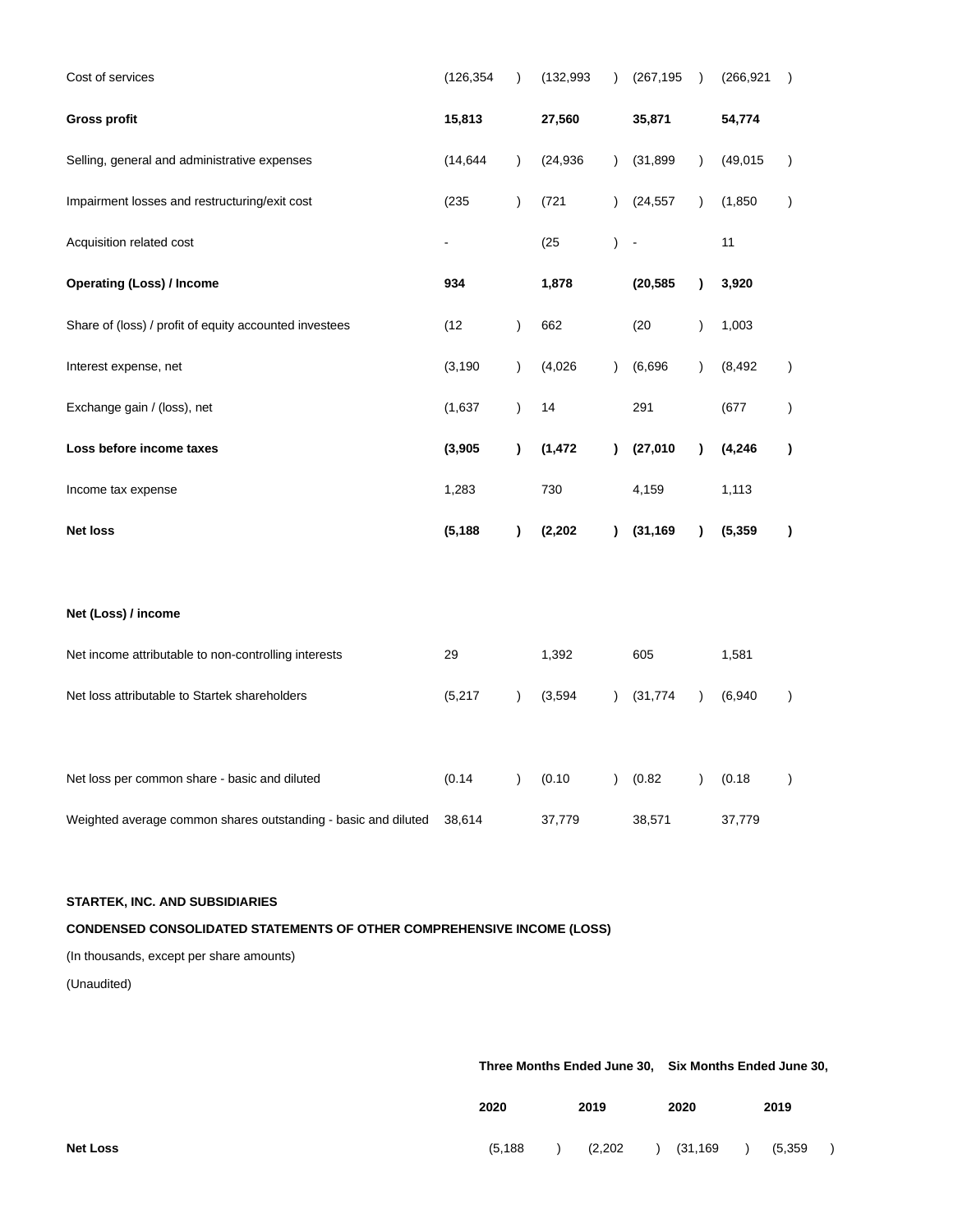| Net income attributable to noncontrolling interests                         | 29       |               | 1,392   |           | 605       |           | 1,581    |           |
|-----------------------------------------------------------------------------|----------|---------------|---------|-----------|-----------|-----------|----------|-----------|
| Net loss attributable to Startek shareholders                               | (5,217)  | $\lambda$     | (3,594) | $\lambda$ | (31, 774) | $\lambda$ | (6,940)  | $\lambda$ |
|                                                                             |          |               |         |           |           |           |          |           |
| Other comprehensive (loss) / income, net of taxes:                          |          |               |         |           |           |           |          |           |
| Foreign currency translation adjustments                                    | 727      |               | 32      |           | (3,665)   | $\lambda$ | 599      |           |
| Change in fair value of derivative instruments                              | (8)      | $\mathcal{E}$ | 413     |           | (680)     | $\lambda$ | 348      |           |
| Pension amortization                                                        | (3,026)  | $\lambda$     | (236)   | $\lambda$ | (2,630)   | $\lambda$ | (60)     | $\lambda$ |
| Comprehensive (loss) / income                                               | (2, 307) | $\mathcal{E}$ | 209     |           | (6,975)   | $\lambda$ | 887      |           |
|                                                                             |          |               |         |           |           |           |          |           |
| Other comprehensive (loss) / income, net of taxes                           |          |               |         |           |           |           |          |           |
| Other comprehensive (loss) / income attributable to noncontrolling interest | (1,787)  | $\lambda$     | (111)   | $\lambda$ | (1,624)   | $\lambda$ | (25)     | $\lambda$ |
| Other comprehensive (loss) / income attributable to Startek shareholders    | (520)    | $\lambda$     | 320     |           | (5, 351)  | $\lambda$ | 912      |           |
|                                                                             | (2, 307) | $\mathcal{E}$ | 209     |           | (6, 975)  | $\lambda$ | 887      |           |
| Comprehensive (loss) / income                                               |          |               |         |           |           |           |          |           |
| Comprehensive income attributable to noncontrolling interests               | (1,758)  | $\mathcal{E}$ | 1,281   |           | (1,019)   | $\lambda$ | 1,556    |           |
| Comprehensive loss attributable to Startek shareholders                     | (5,737)  | $\lambda$     | (3,274) | $\lambda$ | (37, 125) | $\lambda$ | (6,028)  | $\lambda$ |
|                                                                             | (7, 495) | $\mathcal{E}$ | (1,993) | $\lambda$ | (38, 144) | $\lambda$ | (4, 472) | $\lambda$ |
| STARTEK, INC. AND SUBSIDIARIES                                              |          |               |         |           |           |           |          |           |
| <b>CONDENSED CONSOLIDATED BALANCE SHEETS</b>                                |          |               |         |           |           |           |          |           |
| (In thousands, oveent share data)                                           |          |               |         |           |           |           |          |           |

(In thousands, except share data)

(Unaudited)

|      | June 30, December<br>$31,$ |
|------|----------------------------|
| 2020 | 2019                       |

# **ASSETS**

Current assets:

Cash and cash equivalents **47,451** 20,464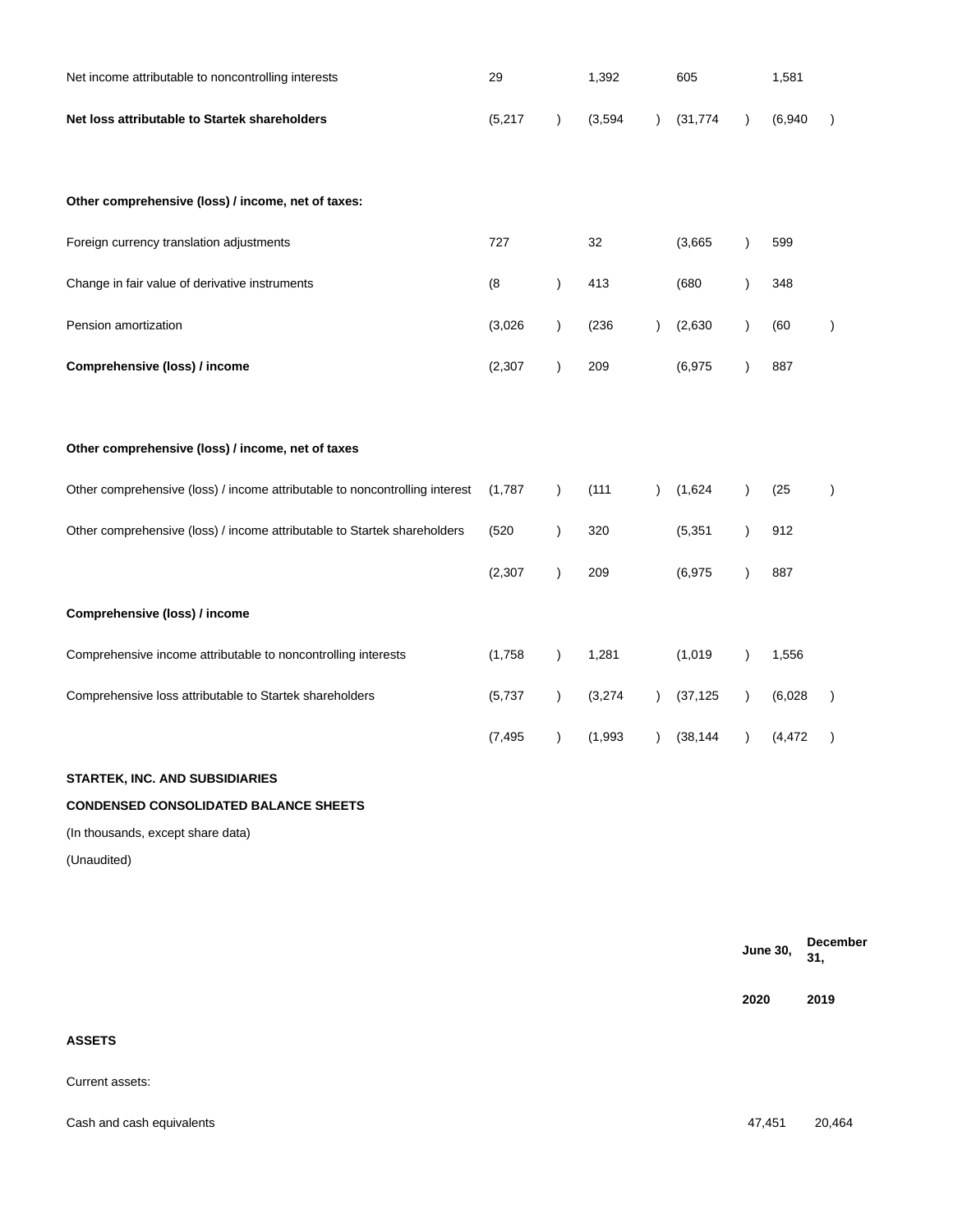| Restricted cash                                | 8,966   | 12,162  |
|------------------------------------------------|---------|---------|
| Trade accounts receivable, net                 | 70,194  | 108,479 |
| Unbilled revenue                               | 40,181  | 41,449  |
| Prepaid and other current assets               | 14,308  | 12,008  |
| <b>Total current assets</b>                    | 181,100 | 194,562 |
| Property, plant and equipment, net             | 37,644  | 37,507  |
| Operating lease right-of-use assets            | 77,437  | 73,692  |
| Intangible assets, net                         | 105,644 | 110,807 |
| Goodwill                                       | 196,633 | 219,341 |
| Investment in associates                       | 109     | 553     |
| Deferred tax assets, net                       | 2,980   | 5,251   |
| Prepaid expenses and other non-current assets  | 17,113  | 16,370  |
| <b>Total assets</b>                            | 618,660 | 658,083 |
| LIABILITIES AND STOCKHOLDERS' EQUITY           |         |         |
| Current liabilities:                           |         |         |
| Trade accounts payables                        | 18,669  | 25,449  |
| Accrued expenses                               | 54,857  | 45,439  |
| Short term debt                                |         |         |
|                                                | 29,134  | 26,491  |
| Current maturity of long term debt             | 9,863   | 18,233  |
| Current maturity of operating lease obligation | 20,223  | 19,677  |
| Other current liabilities                      | 39,089  | 37,159  |
| <b>Total current liabilities</b>               | 171,835 | 172,448 |
| Long term debt                                 | 110,923 | 130,144 |
| Operating lease liabilities                    | 58,251  | 54,341  |
| Other non-current liabilities                  | 17,935  | 11,140  |
| Deferred tax liabilities, net                  | 17,095  | 18,226  |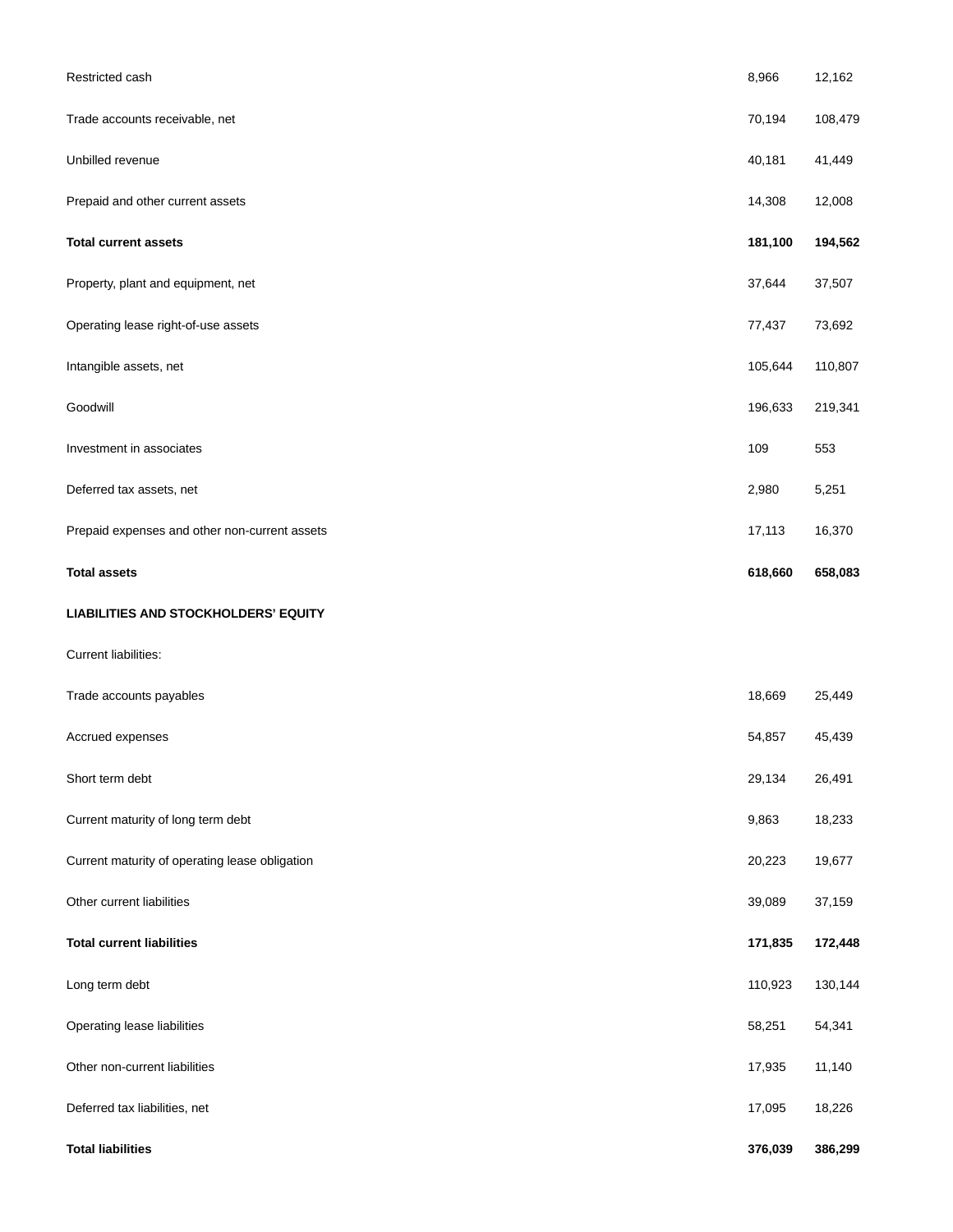## Commitments and contingencies extending the continuous continuous continuous continuous continuous continuous continuous continuous continuous continuous continuous continuous continuous continuous continuous continuous co

# **Stockholders' equity:**

| Common stock, 60,000,000 non-convertible shares, \$0.01 par value, authorized; 40,210,299 and 38,525,636 shares<br>issued and outstanding at June 30, 2020 and December 31, 2019, respectively | 401       | 385       |  |
|------------------------------------------------------------------------------------------------------------------------------------------------------------------------------------------------|-----------|-----------|--|
| Additional paid-in capital                                                                                                                                                                     | 286,205   | 276,827   |  |
| Accumulated deficit                                                                                                                                                                            | (78, 332) | (46, 145) |  |
| Accumulated other comprehensive loss                                                                                                                                                           | (11, 373) | (6,022)   |  |
|                                                                                                                                                                                                |           |           |  |
| <b>Equity attributable to Startek shareholders</b>                                                                                                                                             | 196,901   | 225,045   |  |
| Non-controlling interest                                                                                                                                                                       | 45,720    | 46,739    |  |
| Total stockholders' equity                                                                                                                                                                     | 242,621   | 271,784   |  |

# **STARTEK, INC. AND SUBSIDIARIES**

## **CONDENSED CONSOLIDATED STATEMENTS OF CASH FLOWS**

(In thousands)

(Unaudited)

|                                                                                 |              | Six Months Ended June 30, |  |
|---------------------------------------------------------------------------------|--------------|---------------------------|--|
|                                                                                 | 2020         | 2019                      |  |
| <b>Operating Activities</b>                                                     |              |                           |  |
| Net loss                                                                        | \$ (31, 169) | $\frac{1}{2}$ \$ (5,359)  |  |
| Adjustments to reconcile net loss to net cash provided by operating activities: |              |                           |  |
| Depreciation and amortization                                                   | 14,328       | 14,631                    |  |
| Impairment of goodwill                                                          | 22,708       |                           |  |
| Profit on sale of property, plant and equipment                                 |              | (223)                     |  |
| Provision for doubtful accounts                                                 | 889          | 1,169                     |  |
| Warrant contra revenue                                                          | 763          | 730                       |  |
| Share-based compensation expense                                                | 209          | 781                       |  |
| Deferred income taxes                                                           | 1,604        | (1,224)                   |  |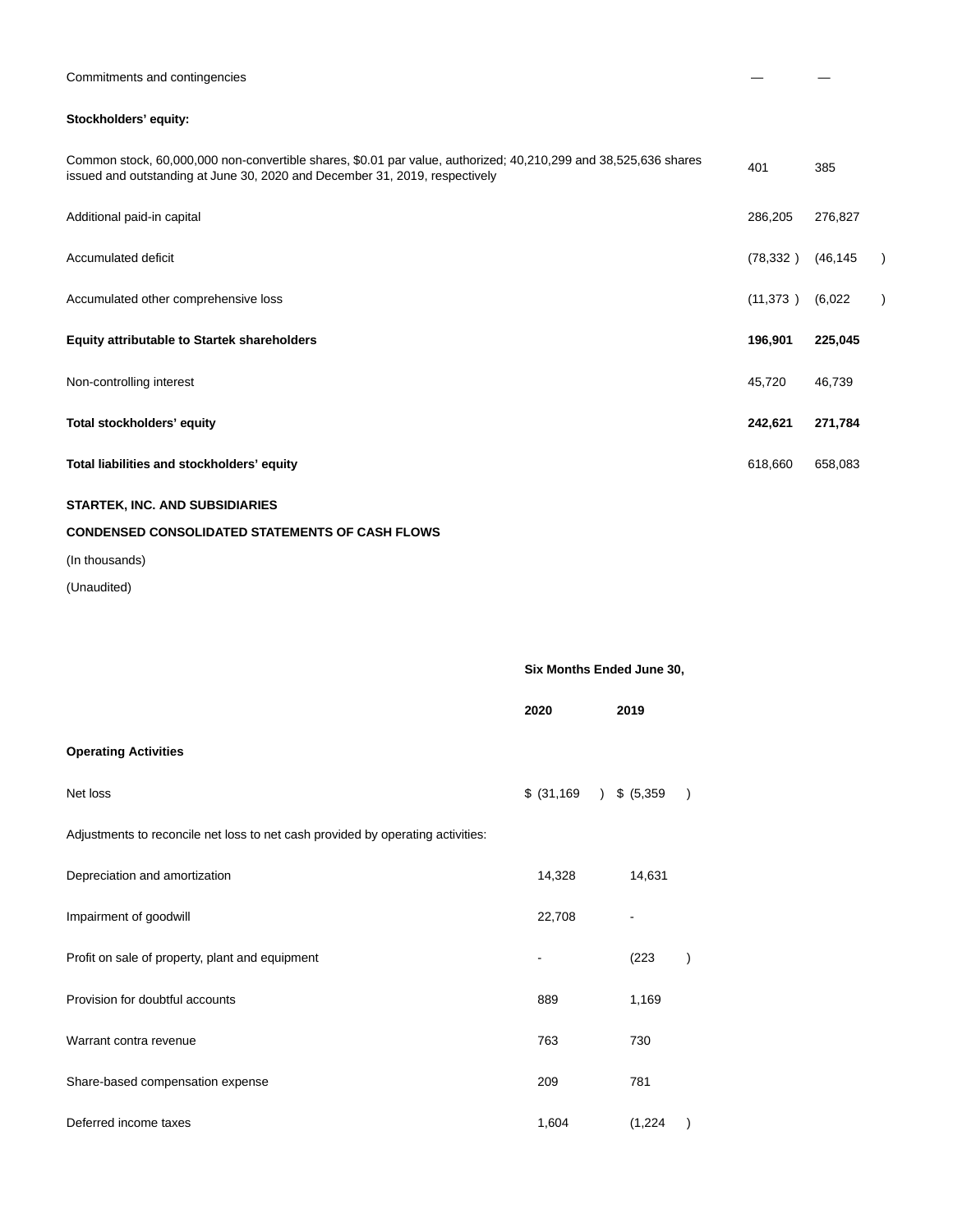| Share of profit of associates                                                    | 20          |                  | (1,003)    | $\mathcal{L}$ |
|----------------------------------------------------------------------------------|-------------|------------------|------------|---------------|
| Changes in operating assets and liabilities:                                     |             |                  |            |               |
| Trade accounts receivable                                                        | 34,022      |                  | (1,218)    | $\mathcal{L}$ |
| Prepaid expenses and other assets                                                | (2, 301)    | $\lambda$        | (7,677)    | $\lambda$     |
| Trade accounts payable                                                           | (5,920)     | $\lambda$        | (2,091)    | $\lambda$     |
| Income taxes, net                                                                | (2,314)     | $\lambda$        | (2,663)    | $\mathcal{L}$ |
| Accrued expenses and other current liabilities                                   | 15,558      |                  | (1,280)    | $\mathcal{C}$ |
| Net cash (used in) / generated from operating activities                         | \$48,397    |                  | \$ (5,427) | $\lambda$     |
|                                                                                  |             |                  |            |               |
| <b>Investing Activities</b>                                                      |             |                  |            |               |
| Purchases of property, plant and equipment                                       | (7, 864)    | $\lambda$        | (7, 302)   | $\lambda$     |
| Proceeds from equity-accounted investees                                         | 395         |                  | 1,329      |               |
| Net cash used in generated investing activities                                  | \$ (7,469)  | $\lambda$        | \$ (5,973) | $\lambda$     |
|                                                                                  |             |                  |            |               |
| <b>Financing Activities</b>                                                      |             |                  |            |               |
| Proceeds from the issuance of common stock                                       | 8,009       |                  | 6,466      |               |
| Payments on long term debt                                                       | (4,200)     | $\left( \right)$ | (4,200)    | $\lambda$     |
| Proceeds from (payments on) other debt, net                                      | (20, 449)   | $\lambda$        | 10,513     |               |
| Net cash (used in) / generated from financing activities                         | \$(16, 640) | $\lambda$        | \$12,779   |               |
| Net increase in cash and cash equivalents                                        | 24,288      |                  | 1,379      |               |
| Effect of exchange rate changes on cash and cash equivalents and restricted cash | (497)       | $\mathcal{L}$    | (40)       | $\mathcal{E}$ |
| Cash and cash equivalents and restricted cash at beginning of period             | 32,626      |                  | 24,569     |               |
| Cash and cash equivalents and restricted cash at end of period                   | \$56,417    |                  | \$25,908   |               |
|                                                                                  |             |                  |            |               |
| Components of cash and cash equivalents and restricted cash                      |             |                  |            |               |
| Balances with banks                                                              | 47,451      |                  | 15,452     |               |
| Restricted cash                                                                  | 8,966       |                  | 10,456     |               |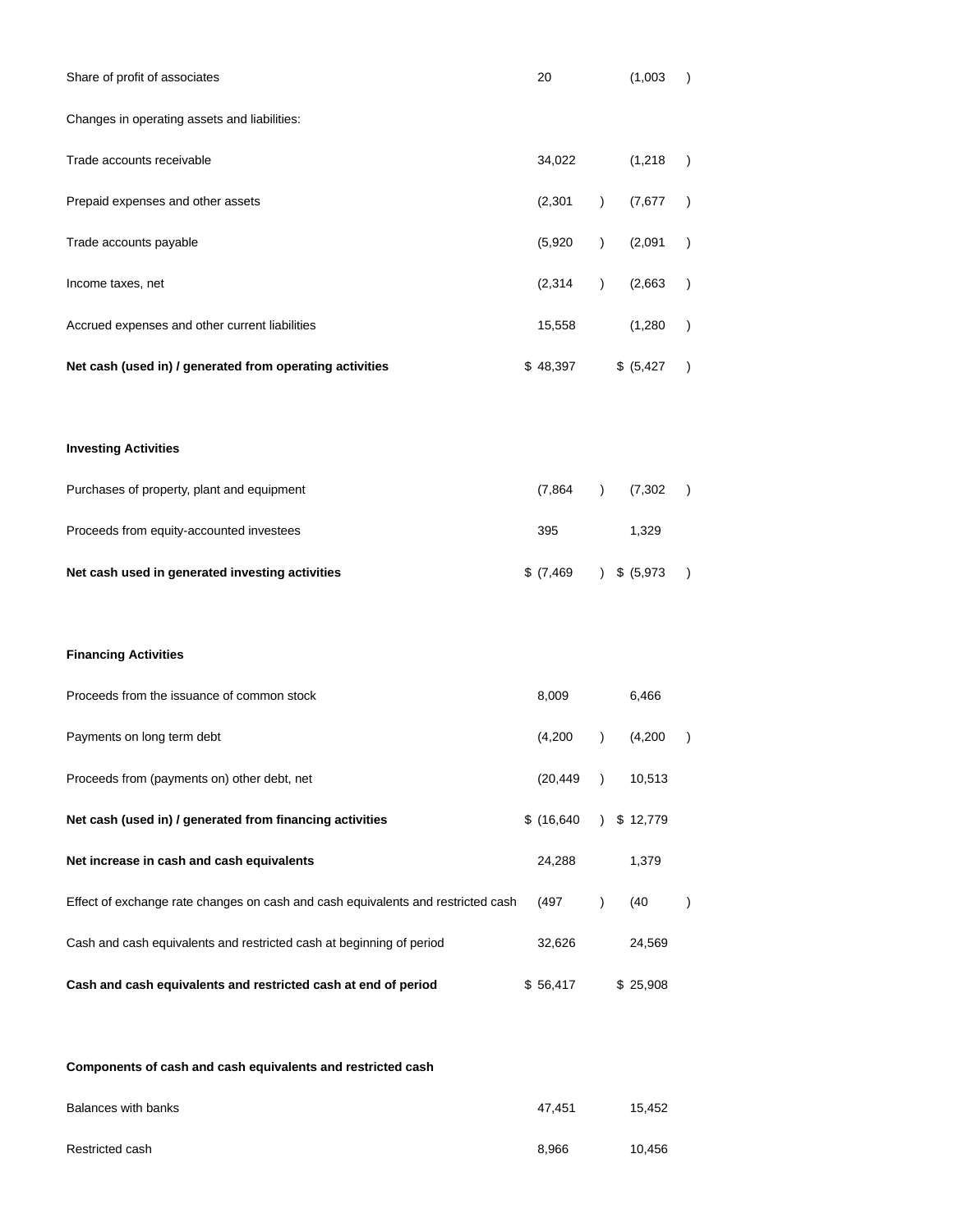#### **Supplemental disclosure of Cash Flow Information**

| Cash paid for Interest and other finance cost | 6.440 | 8,200 |
|-----------------------------------------------|-------|-------|
| Cash paid for income taxes                    | 4,017 | 4,920 |
| Non cash warrant contra revenue               | 763   | 730   |
| Non cash share-based compensation expenses    | 209   | 781   |

# **STARTEK, INC. AND SUBSIDIARIES RECONCILIATION OF GAAP TO NON-GAAP MEASURE**

(In thousands)

(Unaudited)

This press release contains references to the non-GAAP financial measure of Adjusted EBITDA. Reconciliation of this non-GAAP measure to its comparable GAAP measure is included below. This non-GAAP information should not be construed as an alternative to the reported results determined in accordance with GAAP. It is provided solely to assist in an investor's understanding of these items on the comparability of the Company's operations.

### **Adjusted EBITDA:**

The Company defines non-GAAP Adjusted EBITDA as Net loss plus Income tax expense, Interest and other expense, net, Depreciation and amortization expense, Restructuring and other acquisition related cost, Share-based compensation expense and Warrant contra revenue (if applicable). Management uses Adjusted EBITDA as a performance measure to analyze the performance of our business. Management believes that excluding these non-cash and other non-recurring items permits a more meaningful comparison and understanding of our strength and performance of our ongoing operations for our investors and analysts.

#### **Adjusted EPS:**

Adjusted EPS is a non-GAAP financial measure presenting the earnings generated by our ongoing operations that we believe is useful to investors in making meaningful comparisons to other companies, although our measure of Adjusted EPS may not be directly comparable to similar measures used by other companies, and period-over-period comparisons. Adjusted EPS is defined as our diluted earnings per common share attributable to StarTek shareholders adjusted to exclude the effects of the amortization of acquisition-related intangible assets, investments that investors may want to evaluate separately (such as based on fair value) and the impact of certain events, gains, losses or other charges that affect period-over-period comparisons. Acquisition-related intangible assets are recognized as a result of the application of Accounting Standards Codification Topic ("ASC") 805, Business Combinations (such as customer relationships and Brand), and their amortization is significantly affected by the size and timing of our acquisitions.

## **Adjusted EBITDA:**

|                                          |          | Three Months Ended June Six Months Ended June |         |  |           |  |          |  |      |  |
|------------------------------------------|----------|-----------------------------------------------|---------|--|-----------|--|----------|--|------|--|
|                                          | 2020     |                                               | 2019    |  |           |  | 2020     |  | 2019 |  |
| Net Loss                                 | (5, 188) |                                               | (2,202) |  | (31, 169) |  | (5, 359) |  |      |  |
| Income tax expense                       | 1,283    |                                               | 730     |  | 4,159     |  | 1,113    |  |      |  |
| Interest and other expense, net          | 3,202    |                                               | 3,364   |  | 6,716     |  | 7,489    |  |      |  |
| Exchange gain/(loss), net                | 1,637    |                                               | (14)    |  | (291)     |  | 677      |  |      |  |
| Depreciation and amortization expense    | 7,234    |                                               | 7,328   |  | 14,328    |  | 14,631   |  |      |  |
| Impairment losses and restructuring cost | 235      |                                               | 746     |  | 24,557    |  | 1,839    |  |      |  |